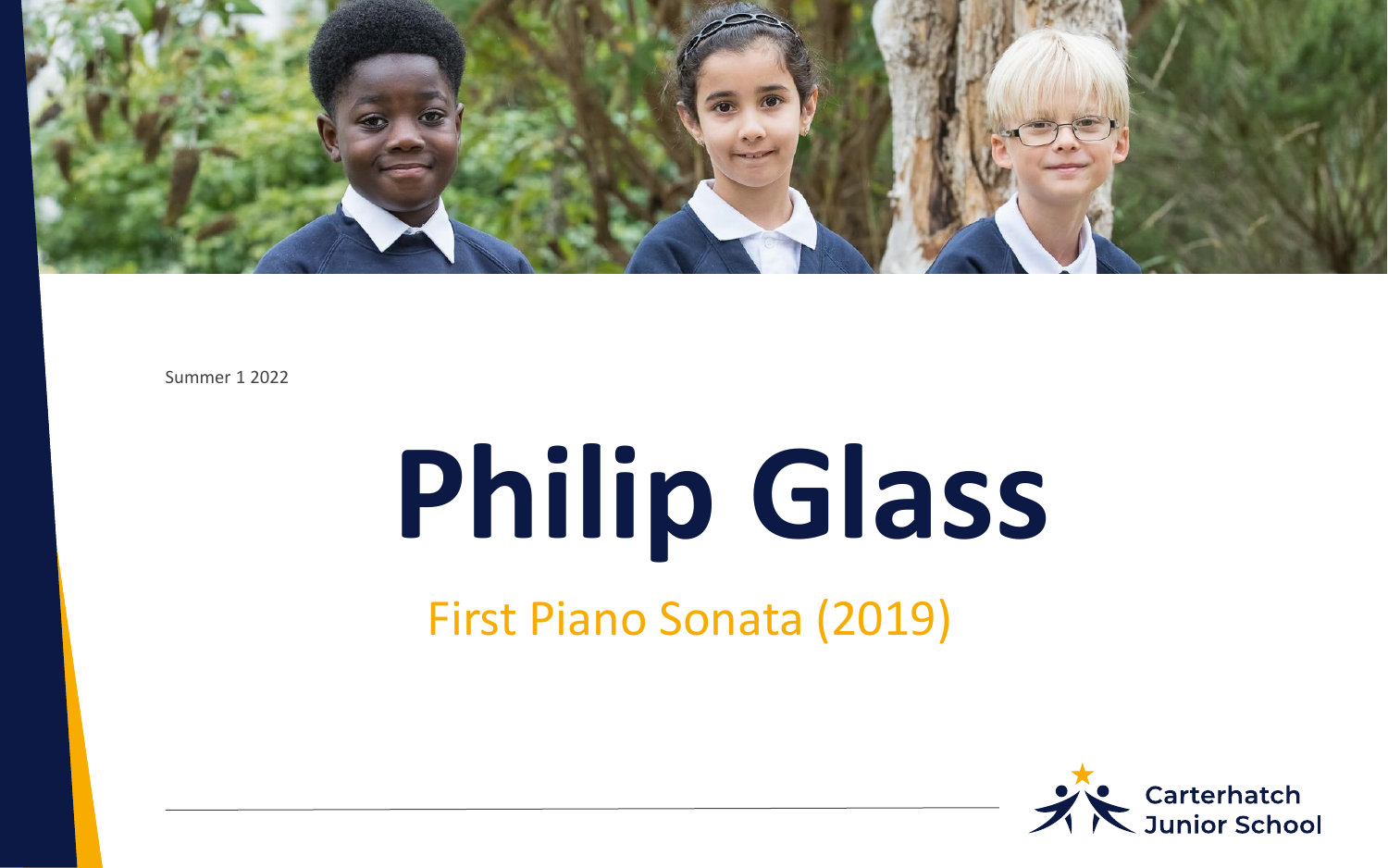## **Biography: Philip Glass**



Philip Glass was born in 1937 and grew up in Baltimore (USA).





- Glass studied flute as a boy and enrolled at age 15 at the University of Chicago where he studied mathematics and philosophy.
- He then studied musical composition at the Julliard School of Music (M.S., 1962) in New York City and moved Paris to study under Nadia Boulanger, the renowned music teacher.
- He returned to New York in 1967 and formed the Philip Glass Ensemble – seven musicians playing keyboards and a variety of woodwinds.

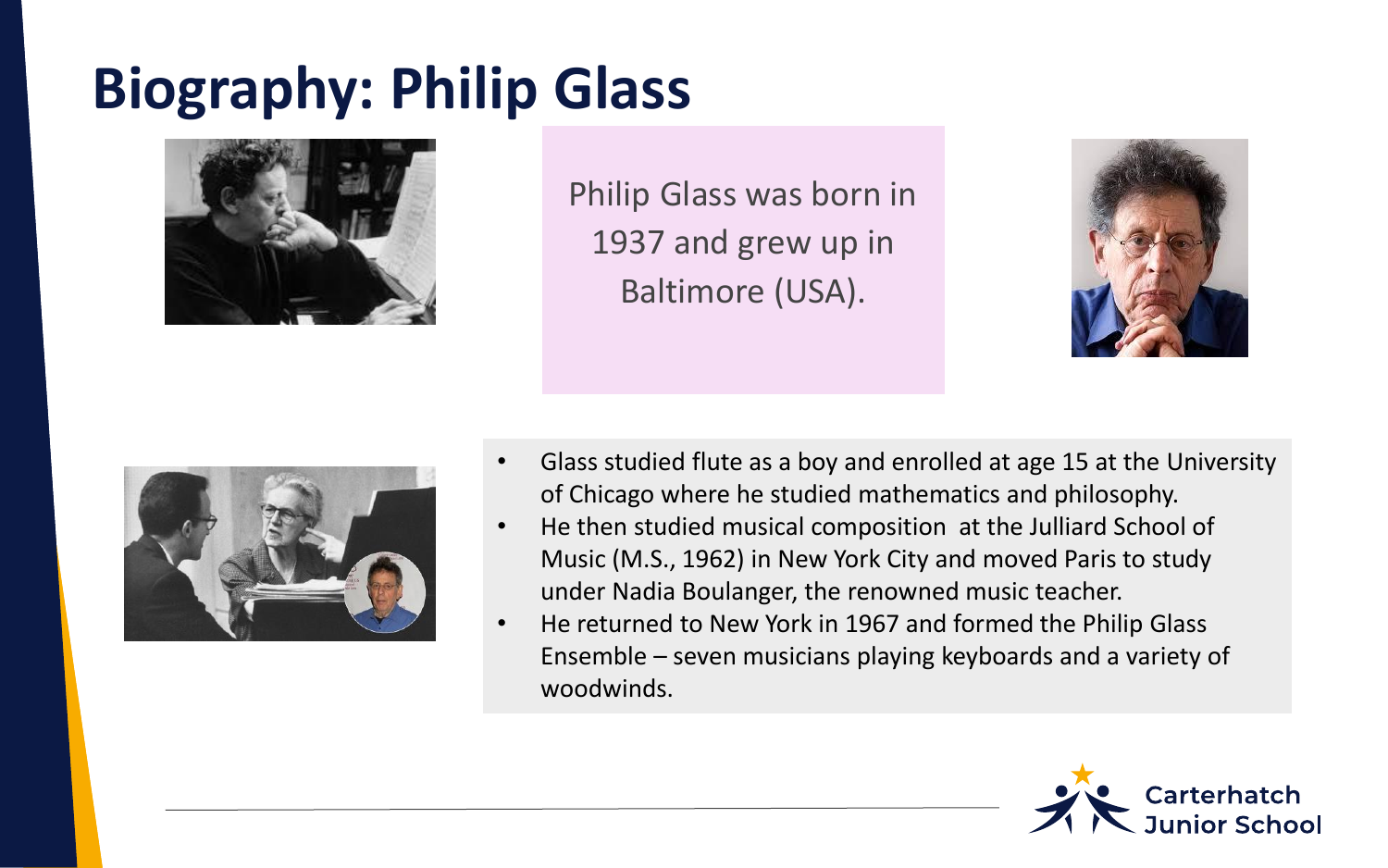## **The works of Philip Glass**

.



- In the past 25 years, Glass has composed more than twenty five operas, large and small; twelve symphonies; three piano concertos and concertos for violin, piano, timpani, and saxophone quartet and orchestra; soundtracks to films and a growing body of work for solo piano and organ.
- Glass has worked with some high-profile rock and pop artists.
- He presents lectures, workshops and solo keyboard performances around the world and he continues to appear regularly with the Philip Glass Ensemble.

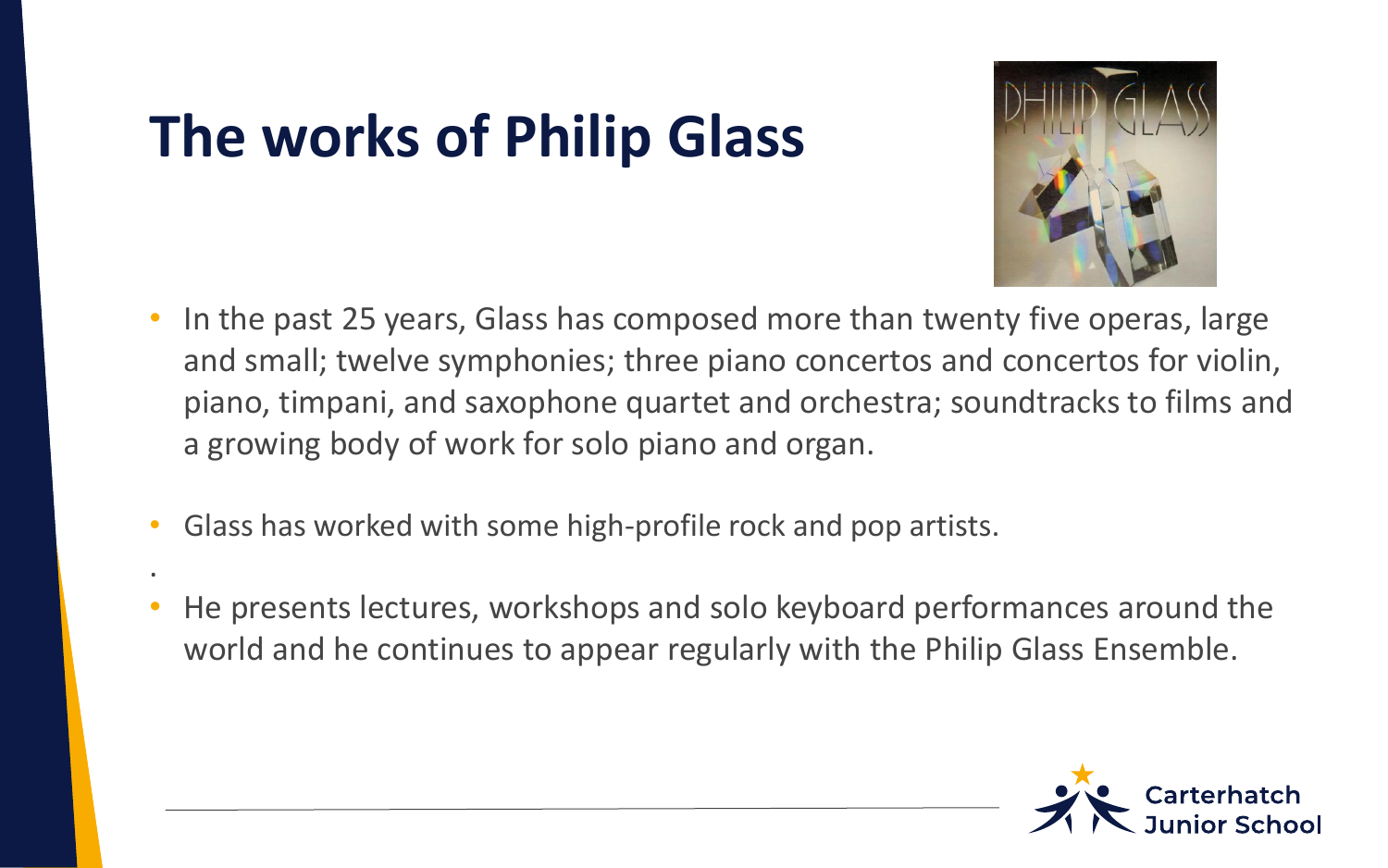#### **Click the picture to listen to the Piano Sonata**



• *The biggest thing with new music is how to realize it. It's an issue of how to write it down but it's also about how to actually play it." –Philip Glass*

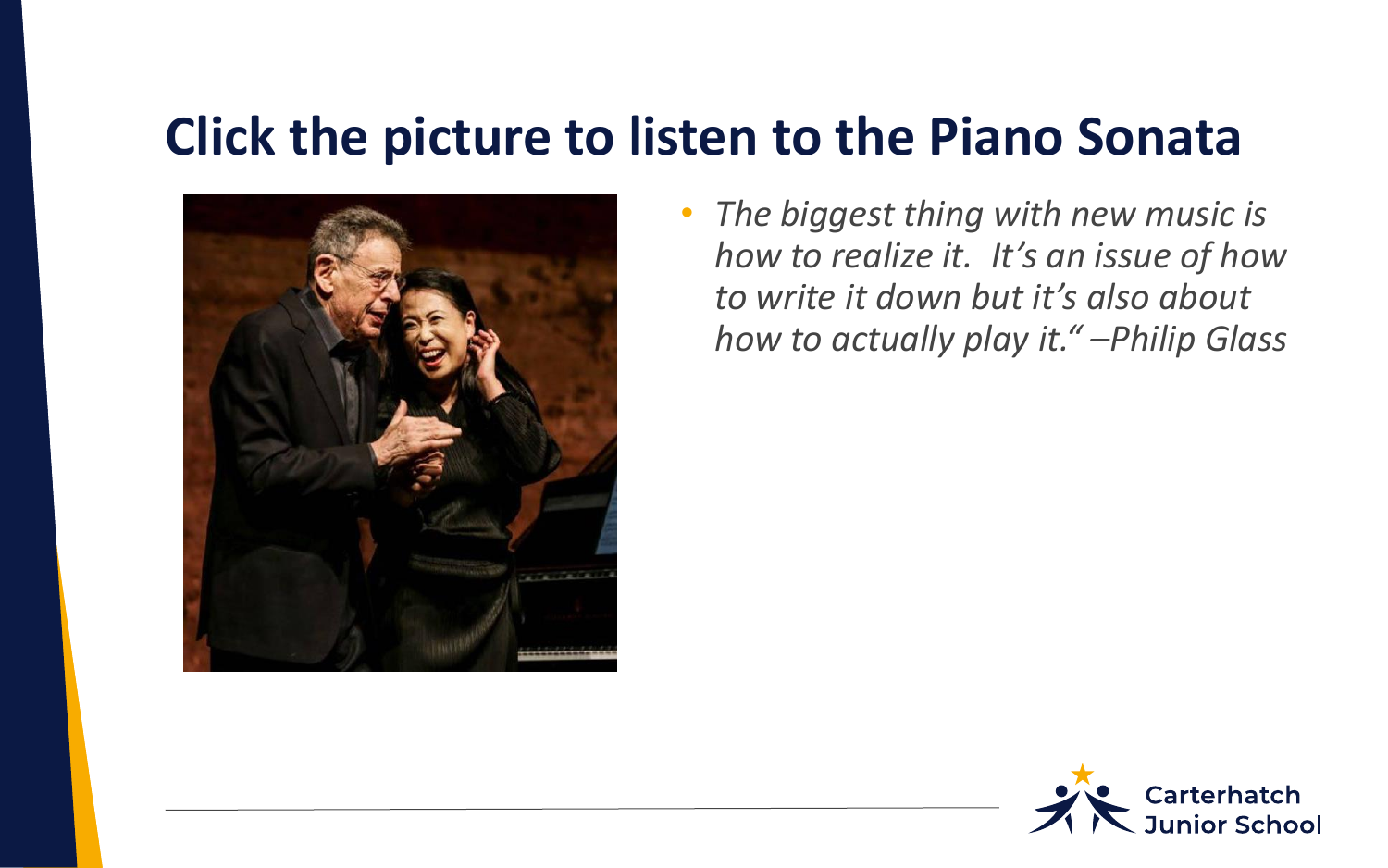# **Biography: Maki Namekawa**





- Japanese pianist Maki Namekawa studied at the Kunitachi University of Music in Tokyo and at the Paris Conservatoire.
- Maki Namekawa is a leading figure among today's pianists playing contemporary music by international composers.
- As a soloist and a chamber musician, she performs regularly at international venues.
	- In 2019 Philip Glass composed his first Piano Sonata especially for Maki Namekawa. She premiered the Sonata on July 4th, 2019 at Piano-Festival Ruhr in Germany in the presence of the composer.

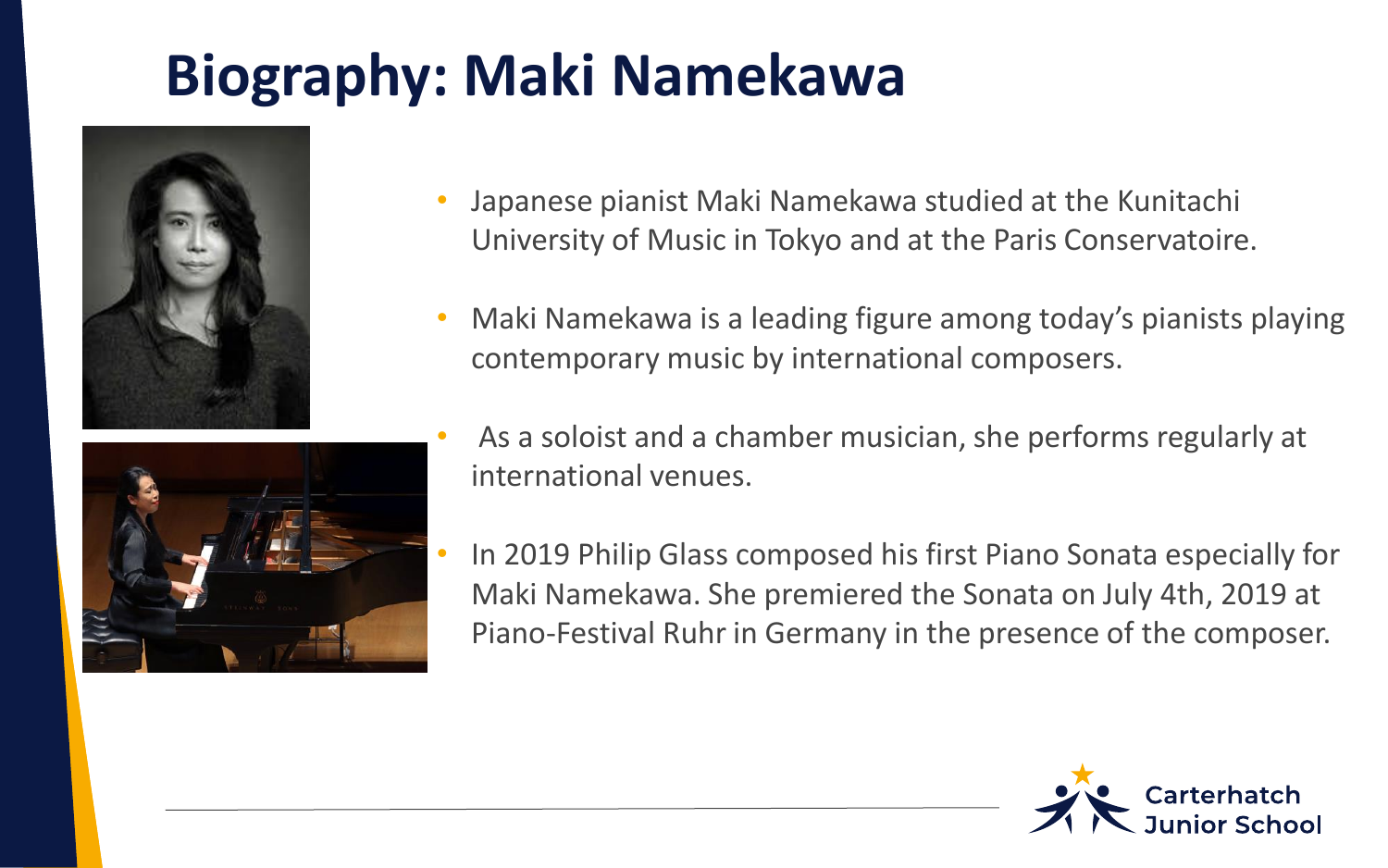## **Further Listening Metamorphosis - Complete**